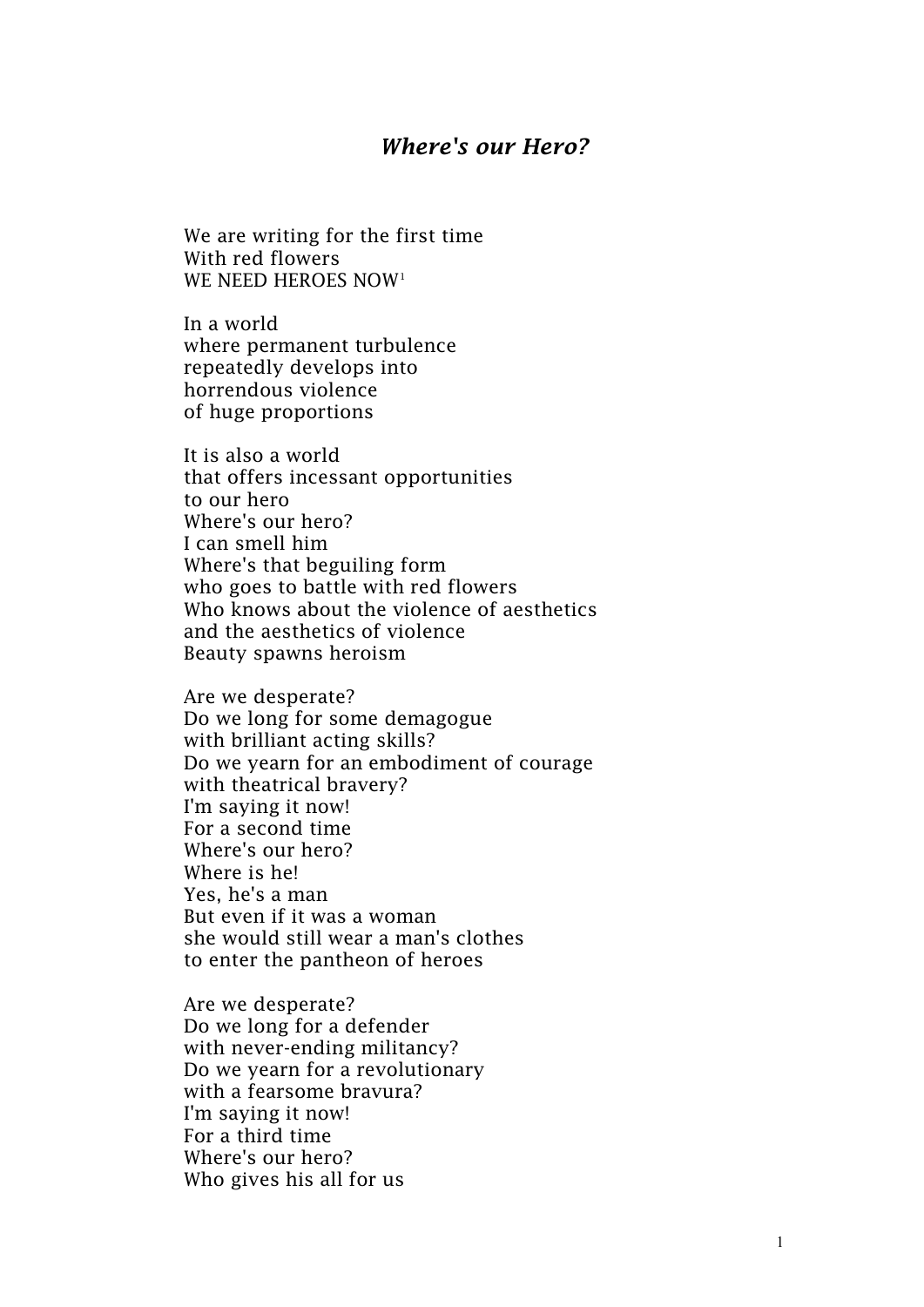Even his life To assert his uniqueness To give his mortality worth and meaning and flee from oblivion

Are we desperate? Do we long for a guardian with an honest vehemence? Do we yearn for a savior with an intoxicating charm? I'm saying it now! For a fourth time Where's our hero? Who, little man as he is, dares to stand against giants Who, with his subversive and sarcastic humor makes a mockery out of the extreme dangerous authority

Are we desperate? Do we long for a pillar Of the archaic empire With a rousing rhetorical talent? Do we yearn for a rebellious partisan with unshakable courage? I'm saying it now! For a fifth time Where's our hero? Who's ready to denounce his human nature to become a complete animal Whose name is like a spell with a magical effect Who's always loyal to himself and to his principles

Are we desperate? Do we long for a brilliant outsider With an unbridled charm? Do we yearn for a free wanderer with a complete freedom of choice? I'm saying it now! For a sixth time! Where's our hero?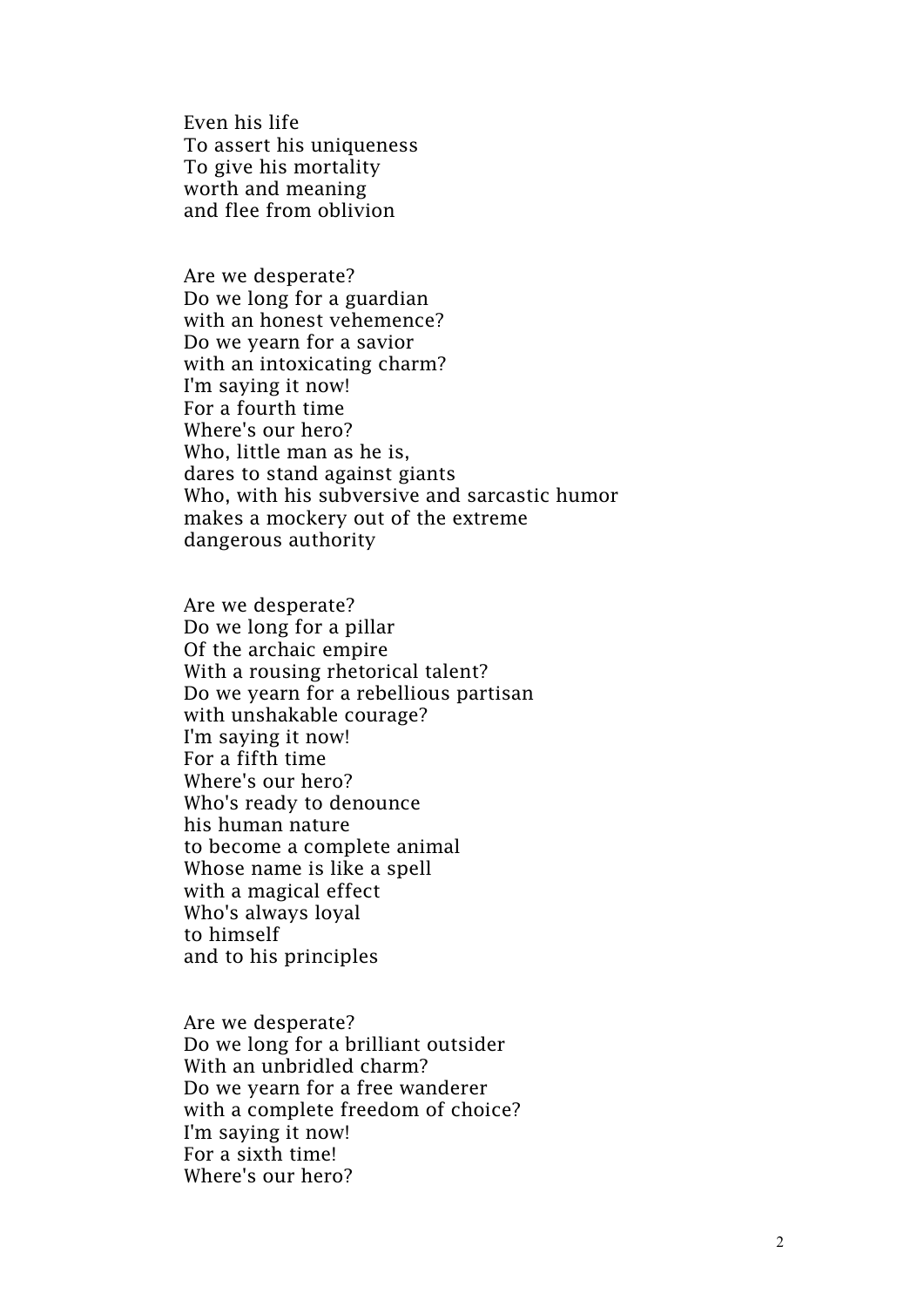I caught a glimpse of him... I think Who knows the importance of haste and can show up where they least expect him Who can make your blood run cold like a supernatural figure Who can discourage the opposition party and fill us, my peers, with renewed courage

Are we desperate? Do we long for an insightful warrior with an unequivocal goal, a name Do we yearn for a true knight from a bygone era with a wonderful and genuine urge? I'm saying it now! For the seventh time! Where's our hero? This legend that his improvised myth is the invention of an impressive grandeur A man who occupies a great place in our imagination

Are we desperate? Do we long for a glorious resistant with visible greatness Do we yearn for a pacifist who is fighting with divine stupidity I'm saying it now! For the eighth time! Where's our hero? Whose form was shaped by the past And who will shape the things to come for us Whom we want to worship and revere I feel him He bears the aura of an almost human tragedy

Are we desperate? Do we long for a founder of a new academy with a natural talent for leadership? Do we yearn for an energetic young dictator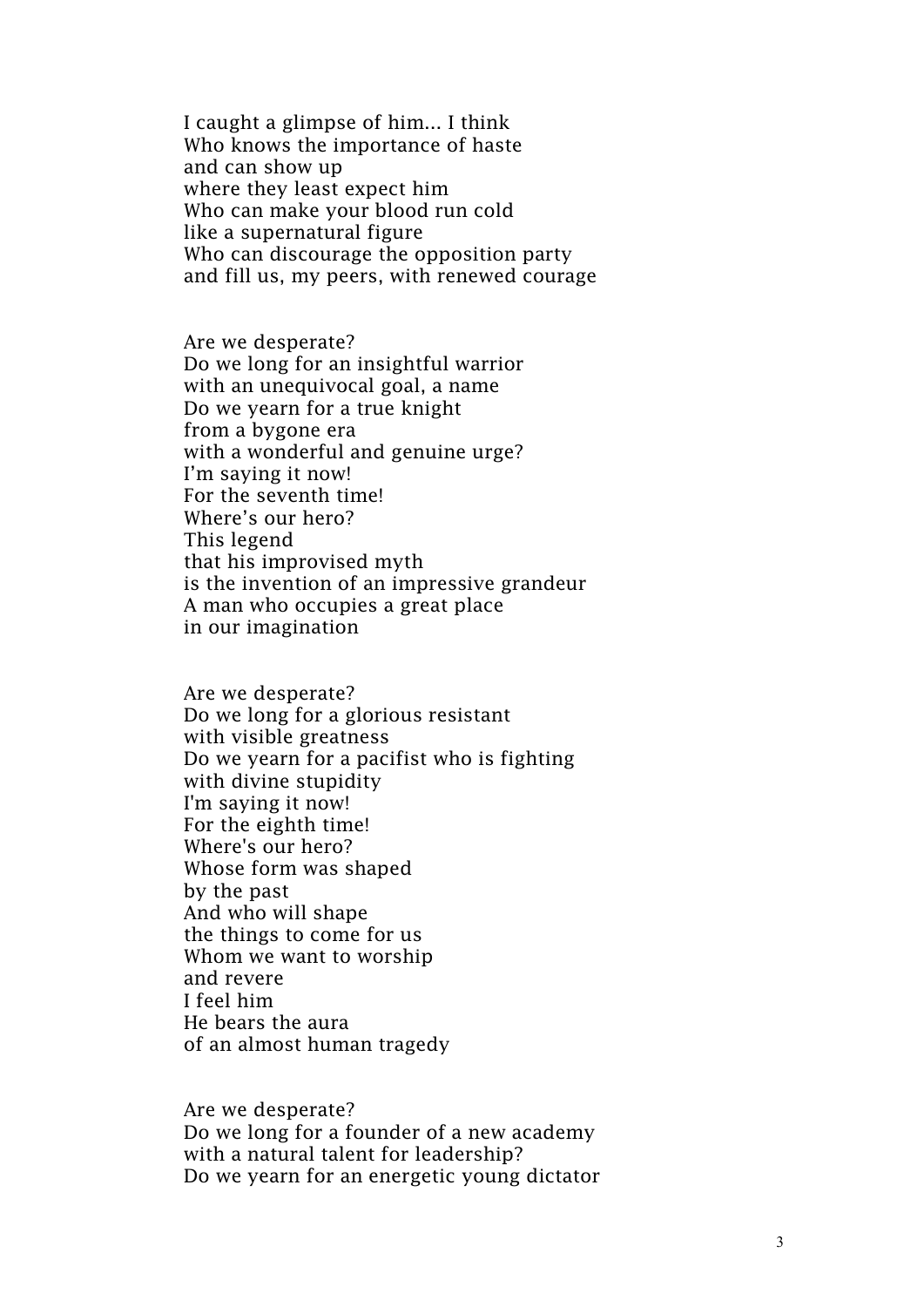with wisdom from antiquity? If you want to lead the people, you have to follow them $^{\scriptscriptstyle 2}$  $^{\scriptscriptstyle 2}$  $^{\scriptscriptstyle 2}$ I'm saying it now For the ninth time Where's our hero? This aristocrat, made in the image of God The history of the world is his biography Where is he? Is it that he fled again with that heartrending delusion of a defeated idealist?

Are we desperate? Do we long for some philosopher -poet with a vulgar, yet outstanding character? Do we yearn for a global benefactor with his own rhetoric with a desire to destroy to change to create something new? [3](#page-4-2) I'm saying it now! For the tenth time Where's our hero? I see the traces of his vital fluids A clear aim for his enemies Is he hurt? For us, his followers a fantasy Is he wounded?

Are we desperate? Do we long for a symbolic prophet With a primeval reverence? Do we yearn for an altruist a dandy -poet with a romantic soul? I'm saying it now! For an eleventh time Where's our hero? Our triumphant hero is a holy martyr He doesn't conquer He arrives He is the bearer of the color of freedom